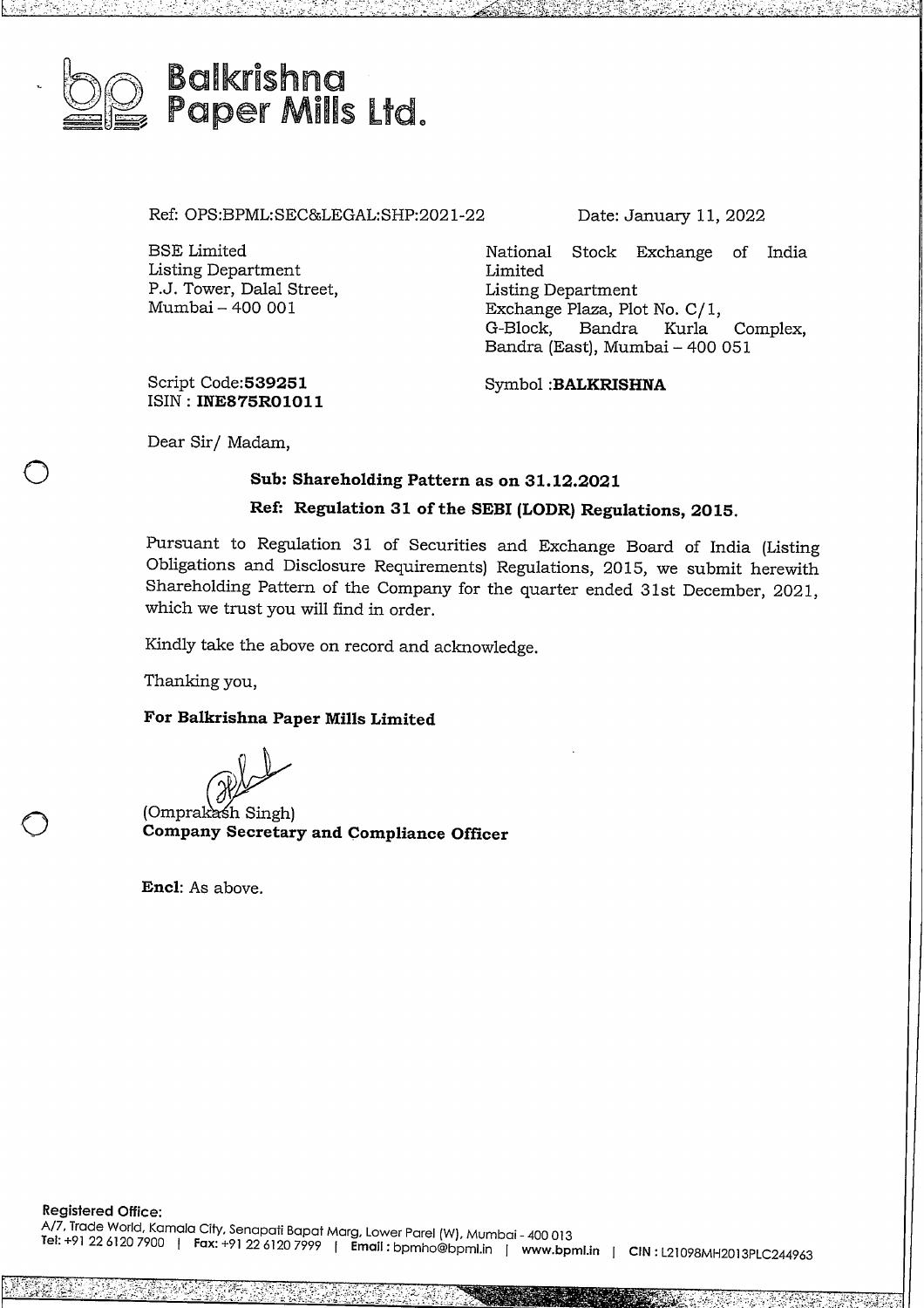# Holding of specified securities

Annexure - I

| Annexure - I                                                                                               |                                |
|------------------------------------------------------------------------------------------------------------|--------------------------------|
| 1. Name of Listed Entity                                                                                   | Balkrishna Paper Mills Limited |
| 2. Scrip Code/Name of Scrip/Class of Security :                                                            | 539251 / Equity                |
| 3. Share Holding Pattern Filed under: Reg. 31(1)(a)/Reg. 31(1)(b)/Reg.31(1)(c)                             |                                |
| $ a$ . If under $31(1)(b)$ then indicate the report for Quarter ending                                     | Regulation 31 (1) (b)          |
| b. If under 31(1)(c) then indicate date of allotment/extinguishment                                        | $31 - 12 - 2021$               |
| 4. Declaration: The Listed entity is required to submit the following declaration to the                   |                                |
| extent of submission of information:-                                                                      |                                |
| <b>Particulars</b>                                                                                         |                                |
| $\sqrt{1}$ Whether the Listed Entity has issued any partly paid up shares?                                 | Yes*/No*                       |
| 2 Whether the Listed Entity has issued any Convertible Securities?                                         | N <sub>o</sub>                 |
| 3 Whether the Listed Entity has issued any Warrants?                                                       | No                             |
| 4 Whether the Listed Entity has any shares against which depository receipts are issued?                   | No                             |
|                                                                                                            | No                             |
| 5 Whether the Listed Entity has any shares in locked-in?                                                   |                                |
| 6 Whether any shares held by promoters are pledge or otherwise encumbered?                                 | No                             |
| 7. Whether company has equity shares with differential voting rights?                                      | No                             |
| 8. Whether the listed entity has any significant beneficial owner?                                         | No                             |
| 9. Whether the listed entity is Public Sector Undertaking (PSU)?                                           | No                             |
| <sup>*</sup> If the Listed Entity selects the option 'No' for the questions above, the columns for the     | No                             |
| partly paid up shares, Outstanding Convertible Securities/Warrants, depository receipts,                   |                                |
| locked-in shares, No of shares pledged or otherwise encumbered by promoters, as                            |                                |
| applicable, shall not be displayed at the time of dissemination on the Stock Exchange                      |                                |
|                                                                                                            |                                |
| website. Also wherever there is 'No' declared by Listed Entity in above table the values                   |                                |
| will be considered as 'Zero' by default on submission of the format of holding of<br>specified securities. |                                |
|                                                                                                            |                                |

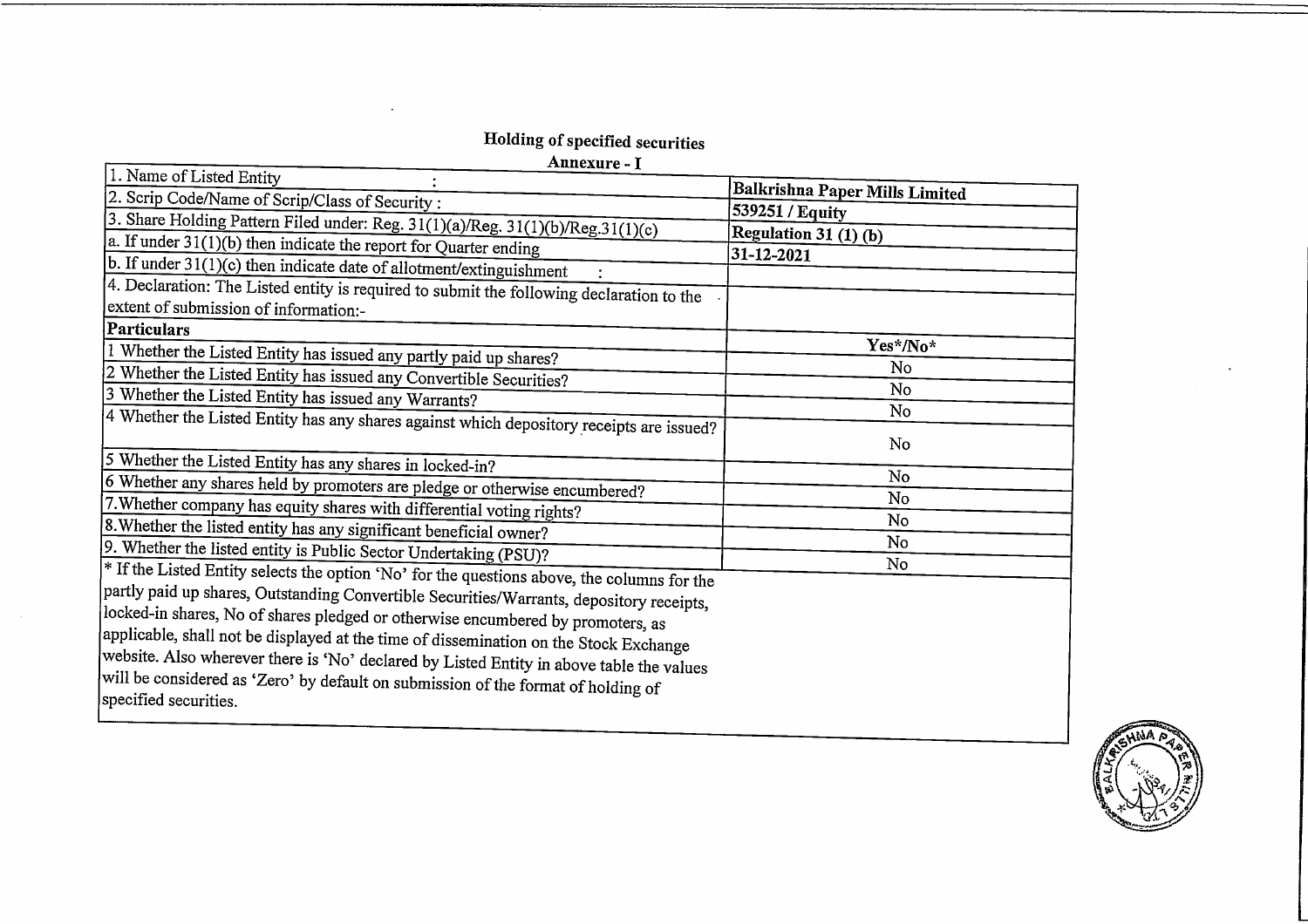**Name oftheCompany \$ ScrlrtCodc: Ason t**

 $\frac{\partial f}{\partial x}$ 

L

**B:dl,rishna P;111crMills Limited Equity** 31-12-2021

| Table 1, Summary Statement holding of specified securities: 1233-2020 2021 12:33<br>6304748<br>21<br>41.3<br>41.3<br>4435096<br>(A) Promoter & Promoter Group<br>4435096<br>41.3<br>4435096<br>4435096<br>10428<br>(B) Public<br>(C) Non Promoter-Non Public<br>(C1) Shares underlying DRs<br>10601654<br>100<br>100<br>10739844<br>(C2) Shares held by Employee Trusts<br>10739844<br>100<br>10739844<br>10739844<br>10449<br>Total | As on: | . |  |  |  |  |  |  |  |  |
|--------------------------------------------------------------------------------------------------------------------------------------------------------------------------------------------------------------------------------------------------------------------------------------------------------------------------------------------------------------------------------------------------------------------------------------|--------|---|--|--|--|--|--|--|--|--|
|                                                                                                                                                                                                                                                                                                                                                                                                                                      |        |   |  |  |  |  |  |  |  |  |
|                                                                                                                                                                                                                                                                                                                                                                                                                                      |        |   |  |  |  |  |  |  |  |  |
|                                                                                                                                                                                                                                                                                                                                                                                                                                      |        |   |  |  |  |  |  |  |  |  |
|                                                                                                                                                                                                                                                                                                                                                                                                                                      |        |   |  |  |  |  |  |  |  |  |
|                                                                                                                                                                                                                                                                                                                                                                                                                                      |        |   |  |  |  |  |  |  |  |  |
|                                                                                                                                                                                                                                                                                                                                                                                                                                      |        |   |  |  |  |  |  |  |  |  |
|                                                                                                                                                                                                                                                                                                                                                                                                                                      |        |   |  |  |  |  |  |  |  |  |
|                                                                                                                                                                                                                                                                                                                                                                                                                                      |        |   |  |  |  |  |  |  |  |  |
|                                                                                                                                                                                                                                                                                                                                                                                                                                      |        |   |  |  |  |  |  |  |  |  |
|                                                                                                                                                                                                                                                                                                                                                                                                                                      |        |   |  |  |  |  |  |  |  |  |
|                                                                                                                                                                                                                                                                                                                                                                                                                                      |        |   |  |  |  |  |  |  |  |  |
|                                                                                                                                                                                                                                                                                                                                                                                                                                      |        |   |  |  |  |  |  |  |  |  |
|                                                                                                                                                                                                                                                                                                                                                                                                                                      |        |   |  |  |  |  |  |  |  |  |
|                                                                                                                                                                                                                                                                                                                                                                                                                                      |        |   |  |  |  |  |  |  |  |  |
|                                                                                                                                                                                                                                                                                                                                                                                                                                      |        |   |  |  |  |  |  |  |  |  |
|                                                                                                                                                                                                                                                                                                                                                                                                                                      |        |   |  |  |  |  |  |  |  |  |
|                                                                                                                                                                                                                                                                                                                                                                                                                                      |        |   |  |  |  |  |  |  |  |  |
|                                                                                                                                                                                                                                                                                                                                                                                                                                      |        |   |  |  |  |  |  |  |  |  |
|                                                                                                                                                                                                                                                                                                                                                                                                                                      |        |   |  |  |  |  |  |  |  |  |
|                                                                                                                                                                                                                                                                                                                                                                                                                                      |        |   |  |  |  |  |  |  |  |  |
|                                                                                                                                                                                                                                                                                                                                                                                                                                      |        |   |  |  |  |  |  |  |  |  |
|                                                                                                                                                                                                                                                                                                                                                                                                                                      |        |   |  |  |  |  |  |  |  |  |

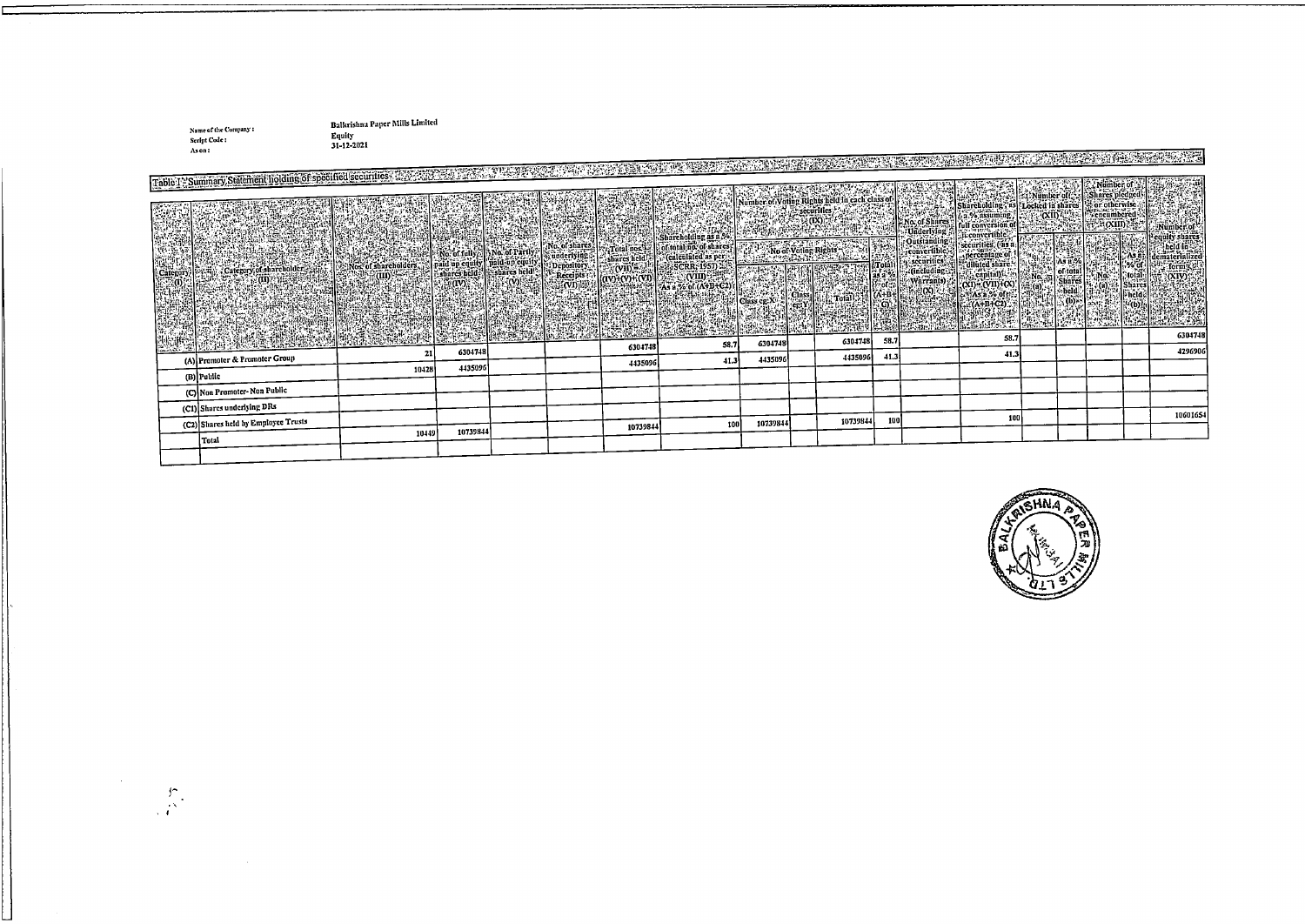#### Table II - Statement showing shareholding pattern of the Promoter and Promoter Groun

 $\mathbf{r}$ 

|                |                                              |    |               |              |                |       |              |         |       |                                                                  |                                                                                                                                                     |                               |                    | Number of Shares              |                                       |
|----------------|----------------------------------------------|----|---------------|--------------|----------------|-------|--------------|---------|-------|------------------------------------------------------------------|-----------------------------------------------------------------------------------------------------------------------------------------------------|-------------------------------|--------------------|-------------------------------|---------------------------------------|
|                |                                              |    |               |              |                |       |              |         |       | Shareholding,                                                    |                                                                                                                                                     | Number of Locked in<br>shares |                    | pledged or otherwise          |                                       |
|                |                                              |    |               |              |                |       |              |         |       | $\frac{1}{2}$ as a %.<br>No. of Shares   assuming fully          |                                                                                                                                                     | (XII)                         |                    | encumbered : 21<br>(XIII)     |                                       |
|                |                                              |    |               |              |                |       |              |         |       | conversion of                                                    |                                                                                                                                                     | 深感                            |                    | State Pale                    | Number of<br>equity                   |
|                |                                              |    |               |              |                |       |              |         |       | Outstanding <b>Convertible</b> :<br>convertible securities (as a |                                                                                                                                                     |                               | 海湖                 | RESER                         |                                       |
|                |                                              |    |               |              |                |       |              |         |       | percentage of                                                    |                                                                                                                                                     |                               |                    | 127                           | shares held.<br>$\sim$ in $\approx$   |
|                |                                              |    |               |              |                |       |              |         |       | <b>Sdiluted share</b>                                            | 2:34<br>capital) : al 20 No.                                                                                                                        |                               |                    | As a % of the state As a % of | dematerializ<br>ed form <sup>31</sup> |
|                |                                              |    |               |              |                |       |              |         |       |                                                                  | $\frac{1}{2}$ (xi) $\frac{1}{2}$ (xi) $\frac{1}{2}$ (xi) $\frac{1}{2}$                                                                              |                               |                    |                               | (XIV).                                |
|                |                                              |    |               |              |                |       |              |         |       | $(WID+(X)$ as a<br>% of A+B+C2   adjusted as                     | 3586                                                                                                                                                |                               |                    |                               |                                       |
| -1             |                                              |    |               |              |                |       |              |         |       | NG NG                                                            | $\begin{array}{l} \left[ \frac{1}{\sqrt{2}} \right]_{\mathcal{M}} = \frac{1}{\sqrt{2}} \left[ \frac{1}{\sqrt{2}} \right]_{\mathcal{M}} \end{array}$ |                               |                    |                               |                                       |
| (a)            |                                              |    |               |              |                |       |              |         |       | $\langle \Pi \rangle$                                            |                                                                                                                                                     |                               |                    |                               |                                       |
|                | undivided Family                             |    | 14<br>6267685 |              | 6267685        | 58.36 | 6267685      | 6267685 | 58.36 |                                                                  |                                                                                                                                                     |                               |                    |                               |                                       |
|                | Abhishek S Poddar                            |    | 11            |              | 11 I           | n     | 11           |         |       | 58.36                                                            |                                                                                                                                                     |                               |                    |                               | 6267685                               |
|                | <b>HARSHIT S PODDAR</b>                      |    | 11            |              | 11             |       |              | 11      | 0.00  |                                                                  |                                                                                                                                                     |                               |                    |                               | 11                                    |
|                | Gitadevi Dharaprasad                         |    | 1168          |              |                |       | 11           | 11      | 0.00  |                                                                  |                                                                                                                                                     |                               |                    |                               | 11                                    |
|                | Poddar<br>Pawankumar Dharaprasad             |    |               |              | 1168           | 0.01  | 1168         | 1168    | 0.01  | 0.01                                                             |                                                                                                                                                     |                               |                    |                               |                                       |
|                | Poddar<br>Madhudevi Pawankumar               |    | 164312        |              | 164312         | 1.53  | 164312       | 164312  | 1.53  |                                                                  |                                                                                                                                                     |                               |                    |                               | 1168                                  |
|                | Poddar                                       |    | 265314        |              | 265314         | 2.47  | 265314       | 265314  |       | 1.53                                                             |                                                                                                                                                     |                               |                    |                               | 164312                                |
|                | Sangeeta Pramodkumar<br>Poddar               |    | 505366        |              | 505366         | 4.71  | 505366       |         | 2.47  | 2.47                                                             |                                                                                                                                                     |                               |                    |                               | 265314                                |
|                | Ankit Poddar                                 |    | 530626        |              | 530626         |       |              | 505366  | 4.71  | 4.71                                                             |                                                                                                                                                     |                               |                    |                               | 505366                                |
|                | <b>AVNISH PODDAR</b>                         |    | 530626        |              |                | 4,94  | 530626       | 530626  | 4.94  | 4.94                                                             |                                                                                                                                                     |                               |                    |                               | 530626                                |
|                | <b>Gaurav Pramod Poddar</b>                  |    | 530626        |              | 530626         | 4.94  | 530626       | 530626  | 4.94  | 4.94                                                             |                                                                                                                                                     |                               |                    |                               | 530626                                |
|                | Anurag Pawankumar                            |    |               |              | 530626         | 4.94  | 530626       | 530626  | 4.94  | 4.94                                                             |                                                                                                                                                     |                               |                    |                               |                                       |
|                | Poddar<br>Rameshkumar                        |    | 606389        |              | 606389         | 5.65  | 606389       | 606389  | 5.65  | 5.65                                                             |                                                                                                                                                     |                               |                    |                               | 530626                                |
|                | Dharaprasad Poddar<br>Shrikishan Dharaprasad |    | 770678        |              | 770678         | 7.18  | 770678       | 770678  | 7.18  |                                                                  |                                                                                                                                                     |                               |                    |                               | 606389                                |
|                | Poddar                                       |    | 770689        |              | 770689         | 7.18  | 770689       |         |       | 7.18                                                             |                                                                                                                                                     |                               |                    |                               | 770678                                |
|                | Vibhadevi Shrikishan<br>Poddar               |    | 795929        |              | 795929         | 7.41  | 795929       | 770689  | 7.18  | 7.18                                                             |                                                                                                                                                     |                               |                    |                               | 770689                                |
|                | Ashadevi Rameshkumar<br>Poddar               |    | 795940        |              | 795940         |       |              | 795929  | 7.41  | 7.41                                                             |                                                                                                                                                     |                               |                    |                               | 795929                                |
| (b)            | Central Government/ State                    |    |               |              |                | 7.41  | 795940       | 795940  | 7.41  | 7.41                                                             |                                                                                                                                                     |                               |                    |                               | 795940                                |
| (c)            | Government(s)<br>Financial Institutions/     |    |               |              |                |       | $\mathbf{a}$ |         |       |                                                                  |                                                                                                                                                     |                               |                    |                               |                                       |
| (d)            | <b>Banks</b><br>Any Other (specify)          |    |               |              |                |       |              |         |       |                                                                  |                                                                                                                                                     |                               |                    |                               |                                       |
|                | Sanchna Trading & Fin.                       | 7  | 37063         | O            | 37063          | 0.35  | 37063        | 37063   | 0.35  |                                                                  |                                                                                                                                                     |                               |                    |                               |                                       |
|                | Ltd.<br><b>S P Finance And Trading</b>       |    |               |              |                |       |              |         | 0.00  | 0.35                                                             |                                                                                                                                                     |                               |                    |                               | 37063                                 |
|                | Ltd                                          |    |               |              |                |       |              | 5       |       |                                                                  |                                                                                                                                                     |                               |                    |                               |                                       |
|                | Vishal Furnishings Ltd                       |    | 5             | $\bf{0}$     |                |       |              |         | 0.00  |                                                                  |                                                                                                                                                     |                               |                    |                               |                                       |
|                | DPP Enterprises LLP                          |    | 13            | $\mathbf{0}$ | 13             |       |              |         | 0.00  |                                                                  |                                                                                                                                                     |                               |                    |                               |                                       |
|                | HSP Enterprises LLP                          |    | 13            |              | 13             |       | 13           | 13      | 0.00  |                                                                  |                                                                                                                                                     |                               | <b>REFINAL PRO</b> |                               | 13                                    |
|                | PKP Enterprises LLP                          |    | 13            |              |                |       | 13           | 13      | 0.00  |                                                                  |                                                                                                                                                     | ਟ                             | 闅<br>Ġ,            |                               | 13                                    |
|                | <b>GPP ENTERPRISES LLP</b>                   |    | 37011         |              | 13             |       | 13           | 13      | 0.00  |                                                                  |                                                                                                                                                     | 伝                             | স্দৃ<br>烈          |                               | 13                                    |
| Sub-Total      |                                              | 21 | 6304748       |              | 37011          | 0.34  | 37011        | 37011   | 0.34  | 0.34                                                             |                                                                                                                                                     |                               | 'h⊥า               |                               | 37011                                 |
| (A)(1)<br>$-2$ | Foreign                                      |    | 0.            | 0.           | 6304748<br>-nl | 58.7  | 6304748      | 6304748 | 58.70 | 58.7                                                             |                                                                                                                                                     |                               |                    |                               |                                       |
|                |                                              |    |               |              |                |       | $\mathbf{0}$ | 0ľ      |       |                                                                  |                                                                                                                                                     |                               |                    |                               | 6304748                               |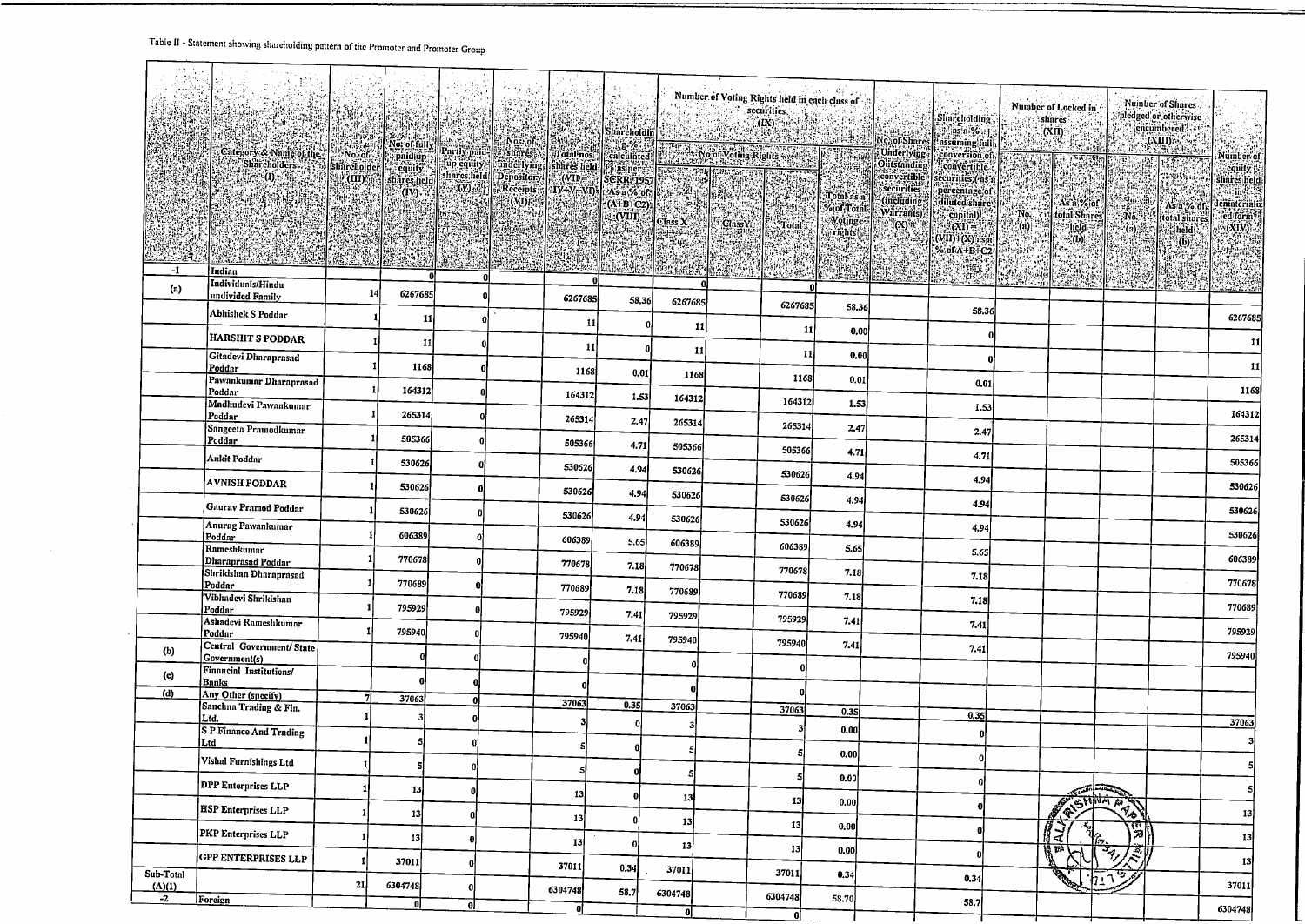|                             |                                                                                                                                                                                                                                |                 |         |  |         |      |         |         | ------- |      |  |  |         |
|-----------------------------|--------------------------------------------------------------------------------------------------------------------------------------------------------------------------------------------------------------------------------|-----------------|---------|--|---------|------|---------|---------|---------|------|--|--|---------|
|                             | Individuals (NonResident                                                                                                                                                                                                       |                 |         |  |         |      |         |         |         |      |  |  |         |
| $\left( \mathbf{a} \right)$ | Individuals/Foreign                                                                                                                                                                                                            |                 |         |  |         |      |         |         |         |      |  |  |         |
|                             | Individuals)                                                                                                                                                                                                                   |                 |         |  |         |      |         |         |         |      |  |  |         |
| (b)                         | Government                                                                                                                                                                                                                     |                 |         |  |         |      |         |         |         |      |  |  |         |
| (c)                         | Institutions                                                                                                                                                                                                                   |                 |         |  |         |      |         |         |         |      |  |  |         |
| (d)                         | Foreign Portfolio Investor                                                                                                                                                                                                     |                 |         |  |         |      |         |         |         |      |  |  |         |
| (e)                         | Any Other (specify)                                                                                                                                                                                                            |                 |         |  |         |      |         |         |         |      |  |  |         |
| Sub-Total                   |                                                                                                                                                                                                                                |                 |         |  |         |      |         |         |         |      |  |  |         |
| (A)(2)                      |                                                                                                                                                                                                                                |                 |         |  |         |      |         |         |         |      |  |  |         |
| Total                       |                                                                                                                                                                                                                                |                 |         |  |         |      |         |         |         |      |  |  |         |
| Shareholding                |                                                                                                                                                                                                                                |                 |         |  |         |      |         |         |         |      |  |  |         |
| of Promoter                 |                                                                                                                                                                                                                                |                 |         |  |         |      | 6304748 | 6304748 | 58.70   | 58.7 |  |  | 6304748 |
| and Promoter                |                                                                                                                                                                                                                                | 21 <sub>1</sub> | 6304748 |  | 6304748 | 58.7 |         |         |         |      |  |  |         |
| Group                       |                                                                                                                                                                                                                                |                 |         |  |         |      |         |         |         |      |  |  |         |
| $ (A)=(A)(1)+(A) $          |                                                                                                                                                                                                                                |                 |         |  |         |      |         |         |         |      |  |  |         |
| (2)                         |                                                                                                                                                                                                                                |                 |         |  |         |      |         |         |         |      |  |  |         |
|                             | The state of Shapes which seconds unclaimed may be given hear along with details such as number of shareholders, outstanding shares held in demat/unclaimed suspense account, voting rights which are frozen etc. Note: (1) PA |                 |         |  |         |      |         |         |         |      |  |  |         |
|                             |                                                                                                                                                                                                                                |                 |         |  |         |      |         |         |         |      |  |  |         |

Details of Shares which remain unculated may be given used. The second material and the Shares of SEBI (Substantial Acquisition of Shares and Takeovers) Regulations, 2011.<br>Task agreed (2) The term Facumbrance has the same

<u>e arte de controla de la controla de la c</u>

 $\sim$ 

مستعدد



 $\mathcal{A}$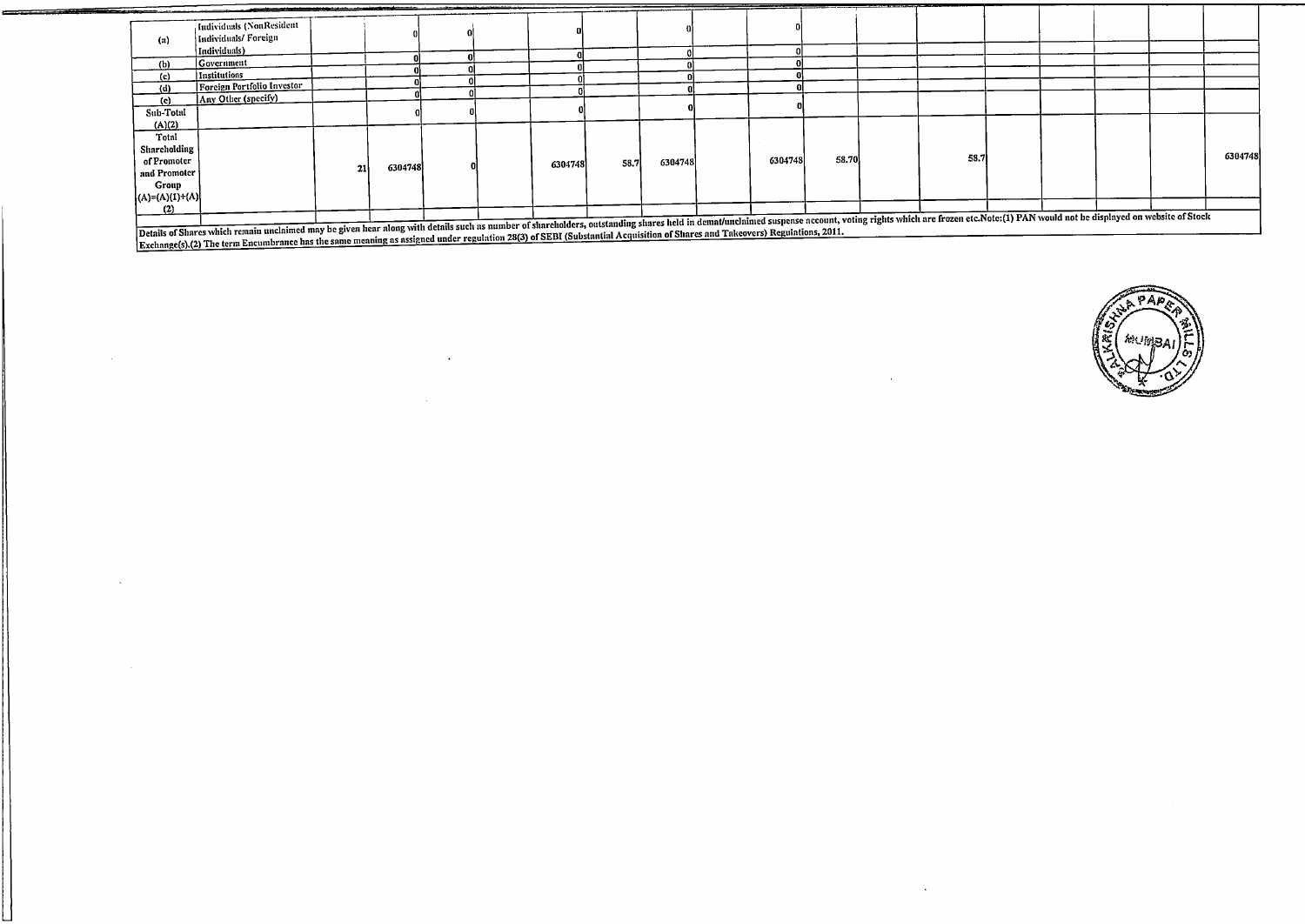|                                             |                                                                                                |                                                                      |                                                                             |                         | Nos. of                         |                 | Sharehol<br>ding %<br>calculate |              |                     | Number of Voting Rights held in each class of<br>securities<br>$(\mathbf{I} \mathbf{X})$ | No. of Shares                      | Shareholding<br>, as a %<br>assuming full                      | Number of Locked<br>in shares<br>(XII)                                                                |                                        | Number of Shares<br>pledged or otherwise<br>encumbered<br>(XIII) |                                      |                                                   |                                                           |
|---------------------------------------------|------------------------------------------------------------------------------------------------|----------------------------------------------------------------------|-----------------------------------------------------------------------------|-------------------------|---------------------------------|-----------------|---------------------------------|--------------|---------------------|------------------------------------------------------------------------------------------|------------------------------------|----------------------------------------------------------------|-------------------------------------------------------------------------------------------------------|----------------------------------------|------------------------------------------------------------------|--------------------------------------|---------------------------------------------------|-----------------------------------------------------------|
|                                             | Category & Name of the Shareholders                                                            | $N$ o. of<br>slinreholder<br>$\langle \overline{\text{III}} \rangle$ | a dan salah 1998.<br>No. of fully paid paid-up.<br>up equity<br>shares held | Partly                  | shares <sup>.</sup><br>underlyi | Total nos.      | d as per-                       |              | No of Voting Rights |                                                                                          | Total as                           | Underlying<br><b>Outstanding</b><br>convertible                | conversion of<br>convertible;<br>securities ( as<br>a percentage!                                     |                                        | Asa                                                              |                                      |                                                   | Number of<br>equity shares<br>. held in                   |
|                                             |                                                                                                |                                                                      |                                                                             |                         |                                 |                 |                                 |              |                     |                                                                                          | <b>n</b> % of<br>: Total<br>Voting | securities<br>(including:<br>Warrants)<br>$\pi(\mathbf{X})$ or | dofidilitied by<br>share capital)<br>$\mathcal{N}(X) = \mathbb{E}[X]$<br>$(VII)+(X)$ as $\frac{1}{2}$ | Nō.<br>$\mathbb{Z}^n$ (a) $\mathbb{Z}$ | :%of<br>, tötal!<br>Stinres<br>theld?                            | $^{\circ}$ No.<br>$\mathbb{Q}^{(n)}$ | As a %<br>of total<br>shares<br>held <sup>*</sup> | dematerialized<br>ilorm .<br>$\langle \text{NIN} \rangle$ |
|                                             |                                                                                                |                                                                      | 2000/201                                                                    |                         |                                 |                 |                                 |              |                     |                                                                                          | .rights                            |                                                                | $\sim$ 26 of $\sim$<br>$AA+B+C2$                                                                      |                                        | (b)<br>$\mathbb{R}^3$                                            |                                      | (b)<br>X                                          |                                                           |
| $-1$                                        | Institutions                                                                                   |                                                                      |                                                                             |                         |                                 |                 |                                 |              |                     |                                                                                          |                                    |                                                                |                                                                                                       |                                        |                                                                  |                                      |                                                   |                                                           |
| (a)                                         | <b>Mutual Funds</b>                                                                            |                                                                      | n                                                                           |                         |                                 |                 | 0l                              |              |                     | $\mathbf{r}$                                                                             |                                    |                                                                |                                                                                                       |                                        |                                                                  |                                      |                                                   |                                                           |
| (b)                                         | Venture Capital Funds                                                                          |                                                                      |                                                                             | $\mathbf{0}$            |                                 | n١              |                                 |              | Ωl                  | $\Omega$<br>$\mathbf{u}$                                                                 |                                    |                                                                |                                                                                                       |                                        |                                                                  |                                      |                                                   |                                                           |
| (c)<br>(d)                                  | <b>Alternate Investment Funds</b>                                                              |                                                                      |                                                                             | $\mathbf{0}$            |                                 |                 |                                 | $\mathbf{a}$ |                     | $\mathbf{0}$                                                                             |                                    |                                                                |                                                                                                       |                                        |                                                                  |                                      |                                                   |                                                           |
| (e)                                         | <b>Foreign Venture Capital Investors</b>                                                       |                                                                      |                                                                             | -ol                     |                                 |                 |                                 |              | 0                   | $\mathbf{0}$                                                                             |                                    |                                                                |                                                                                                       |                                        |                                                                  |                                      |                                                   |                                                           |
| (f)                                         | Foreign Portfolio Investors                                                                    |                                                                      |                                                                             | $\Omega$                |                                 | $\mathbf{a}$    |                                 |              |                     | - ol                                                                                     |                                    |                                                                |                                                                                                       |                                        |                                                                  |                                      |                                                   |                                                           |
| (g)                                         | Financial Institutions/Banks                                                                   |                                                                      | 27                                                                          | $\mathbf{0}$            |                                 | $\overline{27}$ | n                               | 27           |                     | 27                                                                                       |                                    |                                                                |                                                                                                       |                                        |                                                                  |                                      |                                                   |                                                           |
| (h)                                         | Insurance Companies                                                                            |                                                                      | ol                                                                          | ol                      |                                 | $\mathbf{r}$    |                                 | n            |                     | $\mathbf{0}$                                                                             |                                    |                                                                |                                                                                                       |                                        |                                                                  |                                      |                                                   | 27                                                        |
| (i)                                         | <b>Provident Funds/ Pension Funds</b>                                                          |                                                                      | n١                                                                          | $\overline{\mathbf{r}}$ |                                 | $\mathbf{0}$    |                                 |              | Λl                  | $\mathbf{0}$                                                                             |                                    |                                                                |                                                                                                       |                                        |                                                                  |                                      |                                                   |                                                           |
| Sub-Total (B)(1)                            | Any Other (specify)                                                                            |                                                                      | U                                                                           | $\Omega$                |                                 | $\mathbf{0}$    |                                 | Ωi           |                     | n                                                                                        |                                    |                                                                |                                                                                                       |                                        |                                                                  |                                      |                                                   |                                                           |
|                                             |                                                                                                |                                                                      | 27                                                                          |                         |                                 | 27              |                                 | 27           |                     | 27                                                                                       |                                    |                                                                |                                                                                                       |                                        |                                                                  |                                      |                                                   |                                                           |
| $\cdot$ 2                                   | Central Government/ State                                                                      |                                                                      |                                                                             |                         |                                 |                 |                                 |              |                     |                                                                                          |                                    |                                                                |                                                                                                       |                                        |                                                                  |                                      |                                                   | 27                                                        |
| Sub-Total (B)(2)                            | Government(s)/ President of India                                                              |                                                                      |                                                                             |                         |                                 |                 |                                 |              |                     |                                                                                          |                                    |                                                                |                                                                                                       |                                        |                                                                  |                                      |                                                   |                                                           |
| $-3$                                        |                                                                                                |                                                                      | n                                                                           | O                       |                                 | n               |                                 |              |                     | n                                                                                        |                                    |                                                                |                                                                                                       |                                        |                                                                  |                                      |                                                   |                                                           |
|                                             | Non-institutions                                                                               |                                                                      |                                                                             | Ωľ                      |                                 | O               |                                 | n۱           |                     | n.                                                                                       |                                    |                                                                |                                                                                                       |                                        |                                                                  |                                      |                                                   |                                                           |
| (n(i))                                      | Individuals -<br>i.Individual shareholders holding<br>nominal share capital up to Rs. 2 lakhs. | 9804                                                                 | 2877735                                                                     |                         |                                 | 2877735         | 26.79                           | 2877735      |                     | 2877735                                                                                  | 26.79                              |                                                                | 26.79                                                                                                 |                                        |                                                                  |                                      |                                                   |                                                           |
|                                             | Individuals-                                                                                   |                                                                      |                                                                             |                         |                                 |                 |                                 |              |                     |                                                                                          |                                    |                                                                |                                                                                                       |                                        |                                                                  |                                      |                                                   | 2739711                                                   |
| (a(ii))                                     | ii. Individual shareholders holding<br>nominal share capital in excess of Rs. 2<br>lakhs.      | 16                                                                   | 565417                                                                      |                         |                                 | 565417          | 5.26                            | 565417       |                     | 565417                                                                                   | 5.26                               |                                                                | 5.26                                                                                                  |                                        |                                                                  |                                      |                                                   | 565417                                                    |
|                                             | <b>KISHAN GOPAL MOHTA</b>                                                                      |                                                                      | 110400                                                                      | n.                      |                                 | 110400          | 1.03                            | 110400       |                     |                                                                                          |                                    |                                                                |                                                                                                       |                                        |                                                                  |                                      |                                                   |                                                           |
| (b)                                         | <b>NBFCs registered with RBI</b>                                                               |                                                                      | 30l                                                                         | <b>n</b>                |                                 | 30              | n.                              | 30           |                     | 110400                                                                                   | 1.03                               |                                                                | 1.03                                                                                                  |                                        |                                                                  |                                      |                                                   | 110400                                                    |
| (c)                                         | <b>Employee Trusts</b>                                                                         |                                                                      | $\mathbf{0}$                                                                | $\Omega$                |                                 | $\Omega$        |                                 | $\mathbf{r}$ |                     | 30                                                                                       | $\Omega$                           |                                                                |                                                                                                       |                                        |                                                                  |                                      |                                                   | 30                                                        |
| (d)                                         | <b>Overseas Depositories (holding DRs)</b><br>(balancing figure)                               |                                                                      |                                                                             |                         |                                 |                 |                                 |              |                     | O                                                                                        |                                    |                                                                |                                                                                                       |                                        |                                                                  |                                      |                                                   |                                                           |
| (e)                                         | Any Other (specify)                                                                            | 606                                                                  | 991887                                                                      | 0l                      |                                 |                 |                                 |              |                     |                                                                                          |                                    |                                                                |                                                                                                       |                                        |                                                                  |                                      |                                                   |                                                           |
|                                             | <b>Bodies Corporate</b>                                                                        | 4                                                                    | 43                                                                          | nl                      |                                 | 991887          | 9.24                            | 991887       |                     | 991887                                                                                   | 9.24                               |                                                                | 9.24                                                                                                  |                                        |                                                                  |                                      |                                                   | 991721                                                    |
|                                             | <b>Clearing Members</b>                                                                        | 28                                                                   | 25113                                                                       |                         |                                 | 43              |                                 | 43           |                     | 43                                                                                       |                                    |                                                                |                                                                                                       |                                        |                                                                  |                                      |                                                   | 43                                                        |
|                                             | Non-Resident Indian (NRI)                                                                      | 178                                                                  | 39983                                                                       |                         |                                 | 25113           | 0.23                            | 25113        |                     | 25113                                                                                    | 0.23                               |                                                                | 0.23                                                                                                  |                                        |                                                                  |                                      |                                                   | 25113                                                     |
|                                             | <b>MSPL LIMITED</b>                                                                            |                                                                      | 113626                                                                      | 0ľ                      |                                 | 39983           | 0.37                            | 39983        |                     | 39983                                                                                    | 0.37                               |                                                                | 0.37                                                                                                  |                                        |                                                                  |                                      |                                                   | 39983                                                     |
|                                             | <b>SUNHILL TRADING PRIVATE</b><br>LIMITED                                                      |                                                                      | 246075                                                                      |                         |                                 | 113626          | 1.06                            | 113626       |                     | 113626                                                                                   | 1.06                               |                                                                | 1.06                                                                                                  |                                        |                                                                  |                                      |                                                   | 113626                                                    |
|                                             | <b>HUF</b>                                                                                     | 266                                                                  | 250323                                                                      | -o1                     |                                 | 246075          | 2.29                            | 246075       |                     | 246075                                                                                   | 2.29                               |                                                                | 2.29                                                                                                  |                                        |                                                                  |                                      |                                                   | 246075                                                    |
|                                             | <b>Bodies Corporate</b>                                                                        | 130                                                                  | 676425                                                                      | O                       |                                 | 250323          | 2,33                            | 250323       |                     | 250323                                                                                   | 2,33                               |                                                                | 2.33                                                                                                  |                                        |                                                                  |                                      |                                                   | 250240                                                    |
| Sub-Total (B)(3)                            |                                                                                                | 10427                                                                | 4435069                                                                     |                         |                                 | 676425          | 6.3                             | 676425       |                     | 676425                                                                                   | 6.3                                |                                                                | 6,3                                                                                                   |                                        |                                                                  |                                      |                                                   | 676342                                                    |
| <b>Total Public</b>                         |                                                                                                |                                                                      |                                                                             |                         |                                 | 4435069         | 41.3                            | 4435069      |                     | 4435069                                                                                  | 41.3                               |                                                                | 41.3                                                                                                  |                                        |                                                                  |                                      |                                                   | 4296879                                                   |
| Sharcholding<br>(B)=(B)(1)+(B)(2)+(<br>B(3) |                                                                                                | 10428                                                                | 4435096                                                                     |                         |                                 | 4435096         | 41.3                            | 4435096      |                     | 4435096                                                                                  | 41.3                               |                                                                | 41.3                                                                                                  |                                        |                                                                  |                                      |                                                   | 4296906                                                   |
|                                             |                                                                                                |                                                                      |                                                                             |                         |                                 |                 |                                 |              |                     |                                                                                          |                                    |                                                                |                                                                                                       |                                        |                                                                  |                                      |                                                   |                                                           |

Details of the shareholders acting as persons in Concert including their Shareholding (No. and %):Details of Shares which remain unclaimed may be given hear along with details such as number of shareholders, outstanding sh rights which are frozen etc.Note:(1)PAN would not be displayed on website of Stock Exchange(s). (2)The above format needs to be discussed in the summer univ be given near along with details such as number of shareholders,

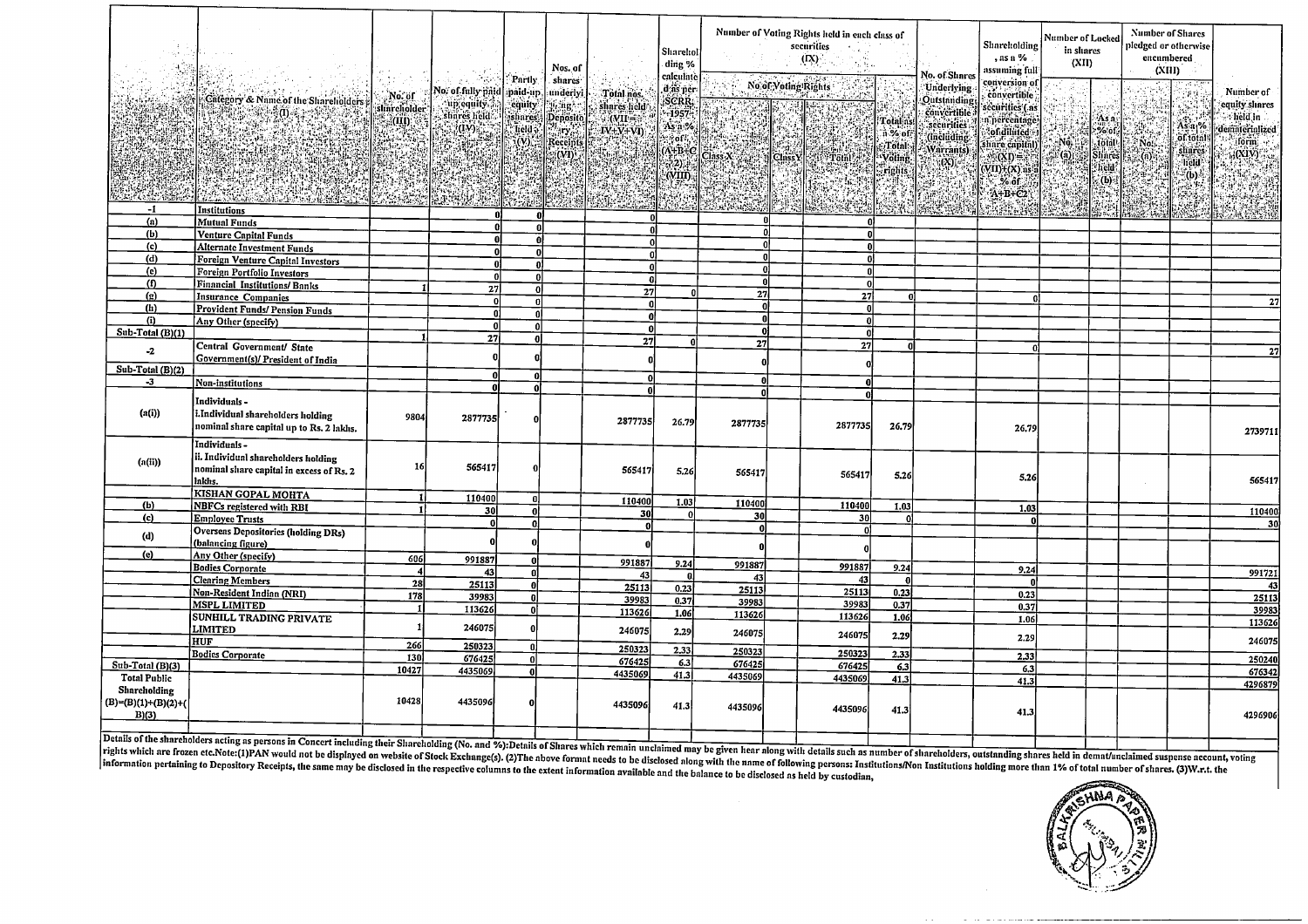Table IV - Statement showing shareholding pattern of the Non Promoter- Non Public shareholder

 $\alpha$ 

|              | Category & Name<br>of the<br><b>Sharcholders</b><br>$\mathbb{R}^{\text{\tiny{(1)}}}_+$                            | No.of<br>shareholder.<br>(III) | No. of fully paid paid-up<br>st up equity;<br><i><b>Shares held</b></i><br>"(IV) | Partly<br>equity.<br>shares<br>held<br>$\langle$ (V) | Nos: of<br><i>shares</i><br>underlying<br>Depository<br>Receipts<br>(VI) | Tótal nos<br>shares held<br>$\overline{\text{C}}$ $\overline{\text{C}}$<br>$IV + V + VI$ | Sharch<br>olding<br>$\mathbb{R}^{n}$<br>calculat<br>Ted as:<br>: per<br>SCRR.<br>1957<br>As al%<br>. af S<br>$(A+B+$<br>CO <sub>2</sub><br><b>CVIID:</b> | Class X <sup>-</sup> Class Y | Number of Voting Rights held in each class<br>of securities.<br>$\frac{\langle \mathbf{X} \rangle}{\langle \mathbf{X} \rangle}$<br>No.of Voting Rights<br>÷,<br><b>Total</b>                                                                                                                                                            | <b>Total as</b><br>a % of<br><b>Total</b><br><b>Voting</b><br>Tights'<br><b>TABLES</b> | No. of<br>Shares;<br>:Underlyin<br><b>!Outstandi</b><br>convertibl<br>e securities<br>(including<br>Warrants)<br>$(\mathbf{X})$<br>The Co | n gwysga<br>Shareholding Number of Locked<br>$\therefore$ as a $\%$<br>assuming full<br>conversion of<br>convertible<br>securities (as<br>a percentage<br><b>Pof</b> diluted<br>share a<br>capital)<br>$(XI) =$<br>$(NII)+(X)$ as<br>a %of<br>$A+B+C2$ | 20051.24<br>in shares<br>C. (NII)<br>2001 a 2005<br>No.<br>$\overline{a}$<br>14, 29, 15, 28 | As a %<br>ofitotal<br>Shares:<br>$\delta$ held $\delta$<br>$\omega$<br>elle : | Nó<br>(a) | ::Nümber:of<br>Shares.<br>pledged or:<br>otherwise.<br>encumbered!<br>Asia %<br><b>of</b> total<br>shares.<br>held<br>$(b)$ .<br>$36 - 36 + 36 + 36$ | $1.3 - 1.3$<br>Number of<br>equity, shares?<br>held in<br>dematerialized<br>form<br>(XIV)<br><b>All All Academy</b> |
|--------------|-------------------------------------------------------------------------------------------------------------------|--------------------------------|----------------------------------------------------------------------------------|------------------------------------------------------|--------------------------------------------------------------------------|------------------------------------------------------------------------------------------|----------------------------------------------------------------------------------------------------------------------------------------------------------|------------------------------|-----------------------------------------------------------------------------------------------------------------------------------------------------------------------------------------------------------------------------------------------------------------------------------------------------------------------------------------|----------------------------------------------------------------------------------------|-------------------------------------------------------------------------------------------------------------------------------------------|--------------------------------------------------------------------------------------------------------------------------------------------------------------------------------------------------------------------------------------------------------|---------------------------------------------------------------------------------------------|-------------------------------------------------------------------------------|-----------|------------------------------------------------------------------------------------------------------------------------------------------------------|---------------------------------------------------------------------------------------------------------------------|
| 1            | Custodian/DR<br>Holder                                                                                            |                                |                                                                                  |                                                      |                                                                          |                                                                                          |                                                                                                                                                          |                              |                                                                                                                                                                                                                                                                                                                                         |                                                                                        |                                                                                                                                           |                                                                                                                                                                                                                                                        |                                                                                             |                                                                               |           |                                                                                                                                                      |                                                                                                                     |
| (a)          | Name of DR<br>Holder (if<br>available)                                                                            |                                |                                                                                  |                                                      |                                                                          |                                                                                          |                                                                                                                                                          |                              |                                                                                                                                                                                                                                                                                                                                         |                                                                                        |                                                                                                                                           |                                                                                                                                                                                                                                                        |                                                                                             |                                                                               |           |                                                                                                                                                      |                                                                                                                     |
|              | Sub-Total [C](1)                                                                                                  | 0                              | Ω                                                                                |                                                      |                                                                          | U                                                                                        | $\Omega$                                                                                                                                                 | 0l                           | n                                                                                                                                                                                                                                                                                                                                       | 0                                                                                      |                                                                                                                                           | ß                                                                                                                                                                                                                                                      | $\Omega$                                                                                    | 0l                                                                            | -nl       | ß                                                                                                                                                    |                                                                                                                     |
| $\mathbf{2}$ | <b>Employee Benefit</b><br>Trust (under<br><b>SEBI</b> (Share<br>based Employee<br>Benefit)<br>Regulations, 2014) |                                |                                                                                  |                                                      |                                                                          |                                                                                          |                                                                                                                                                          |                              |                                                                                                                                                                                                                                                                                                                                         |                                                                                        |                                                                                                                                           |                                                                                                                                                                                                                                                        |                                                                                             |                                                                               |           |                                                                                                                                                      |                                                                                                                     |
|              | Name (abc                                                                                                         |                                |                                                                                  |                                                      |                                                                          |                                                                                          |                                                                                                                                                          |                              |                                                                                                                                                                                                                                                                                                                                         |                                                                                        |                                                                                                                                           |                                                                                                                                                                                                                                                        |                                                                                             |                                                                               |           |                                                                                                                                                      |                                                                                                                     |
| (a)          | Sub-Total [C](2)                                                                                                  | 0l                             | 0l                                                                               | 0                                                    | $\theta$                                                                 | $\Omega$                                                                                 | $\mathbf{0}$                                                                                                                                             | 0l                           | n                                                                                                                                                                                                                                                                                                                                       | $\Omega$                                                                               |                                                                                                                                           |                                                                                                                                                                                                                                                        | $\mathbf{0}$                                                                                | -ni                                                                           | n         | £                                                                                                                                                    |                                                                                                                     |
|              |                                                                                                                   |                                |                                                                                  |                                                      |                                                                          |                                                                                          |                                                                                                                                                          |                              |                                                                                                                                                                                                                                                                                                                                         |                                                                                        |                                                                                                                                           |                                                                                                                                                                                                                                                        |                                                                                             |                                                                               |           |                                                                                                                                                      |                                                                                                                     |
|              |                                                                                                                   |                                |                                                                                  |                                                      |                                                                          |                                                                                          |                                                                                                                                                          |                              |                                                                                                                                                                                                                                                                                                                                         |                                                                                        |                                                                                                                                           |                                                                                                                                                                                                                                                        |                                                                                             |                                                                               |           |                                                                                                                                                      |                                                                                                                     |
|              | <b>Total Non-</b><br>Promoter-Non<br>Public<br>Shareholding<br>$(C)= [C](1) + [C](2)$                             |                                |                                                                                  |                                                      |                                                                          |                                                                                          |                                                                                                                                                          |                              |                                                                                                                                                                                                                                                                                                                                         |                                                                                        |                                                                                                                                           |                                                                                                                                                                                                                                                        |                                                                                             | 0                                                                             | 0         |                                                                                                                                                      |                                                                                                                     |
|              |                                                                                                                   |                                |                                                                                  |                                                      |                                                                          |                                                                                          |                                                                                                                                                          |                              | Note (1) PAN would not be displayed on website of Stock Exchange(s).(2) The above format needs to disclose name of all holders holding more than 1% of total number of shares (3) W.r.t. the information pertaining to<br>Depository Receipts, the same may be disclosed in the respective columns to the extent information available, |                                                                                        |                                                                                                                                           |                                                                                                                                                                                                                                                        |                                                                                             |                                                                               |           | فليستعزز                                                                                                                                             |                                                                                                                     |

 $\sim$   $\sim$ 

 $\sim$